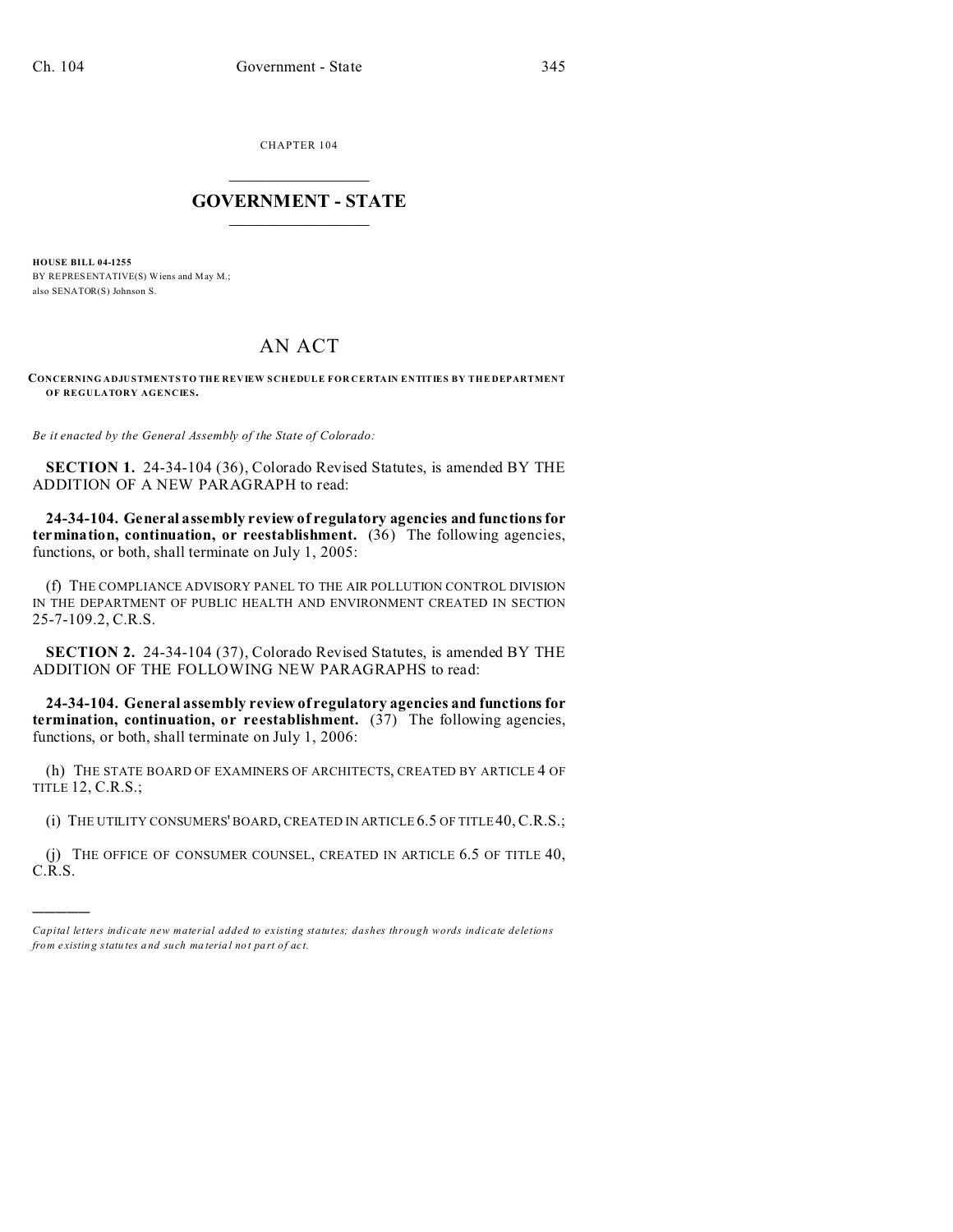**SECTION 3.** 24-34-104 (38), Colorado Revised Statutes, is amended BY THE ADDITION OF THE FOLLOWING NEW PARAGRAPHS to read:

**24-34-104. General assembly review of regulatory agencies and functions for termination, continuation, or reestablishment.** (38) The following agencies, functions, or both, shall terminate on July 1, 2007:

(e) THE MOTOR VEHICLE DEALER BOARD CREATED BY SECTION 12-6-103, C.R.S.;

(f) THE READ-TO-ACHIEVE BOARD, CREATED PURSUANT TO SECTION 22-7-506, C.R.S.;

(g) THE DIVISION OF RACING EVENTS, INCLUDING THE COLORADO RACING COMMISSION, CREATED BY ARTICLE 60 OF TITLE 12, C.R.S.

**SECTION 4.** 24-34-104 (39) (b) (VII), Colorado Revised Statutes, is amended to read:

**24-34-104. General assembly review of regulatory agencies and functions for termination, continuation, or reestablishment.** (39) (b) The following agencies, functions, or both, shall terminate on July 1, 2008:

(VII) The real estate division, including the real estate commission, created in part 1 of article 61 of title 12, C.R.S., INCLUDING THE SERVICE OF PROCESS REQUIREMENTS PURSUANT TO SECTION 12-61-303 (6), C.R.S.;

**SECTION 5.** 24-34-104 (40), Colorado Revised Statutes, is amended BY THE ADDITION OF THE FOLLOWING NEW PARAGRAPHS to read:

**24-34-104. General assembly review of regulatory agencies and functions for termination, continuation, or reestablishment.** (40) The following agencies, functions, or both, shall terminate on July 1, 2009:

(j) THE FOLLOWING FUNCTIONS OF THE COMMISSIONER OF THE DEPARTMENT OF AGRICULTURE:

(I) THE ISSUANCE OF LICENSES RELATING TO SLAUGHTER, PROCESSING, AND SALE OF MEAT IN ACCORDANCE WITH ARTICLE 33 OF TITLE 35, C.R.S.;

(II) THE ISSUANCE OF LICENSES AND CERTIFICATES RELATED TO MEASUREMENT STANDARDS IN ACCORDANCE WITH ARTICLE 14 OF TITLE 35, C.R.S.;

(III) THE LICENSING AND REGULATION OF PERSONS PURSUANT TO ARTICLE 16 OF TITLE 12, C.R.S.;

(IV) THE ISSUANCE OF LICENSES RELATING TO POULTRY EGGS IN ACCORDANCE WITH ARTICLE 21 OF TITLE 35, C.R.S.;

(k) THE LICENSING OF SLAUGHTERERS OF LIVESTOCK THROUGH THE DEPARTMENT OF AGRICULTURE IN ACCORDANCE WITH ARTICLE 11 OF TITLE 12, C.R.S.;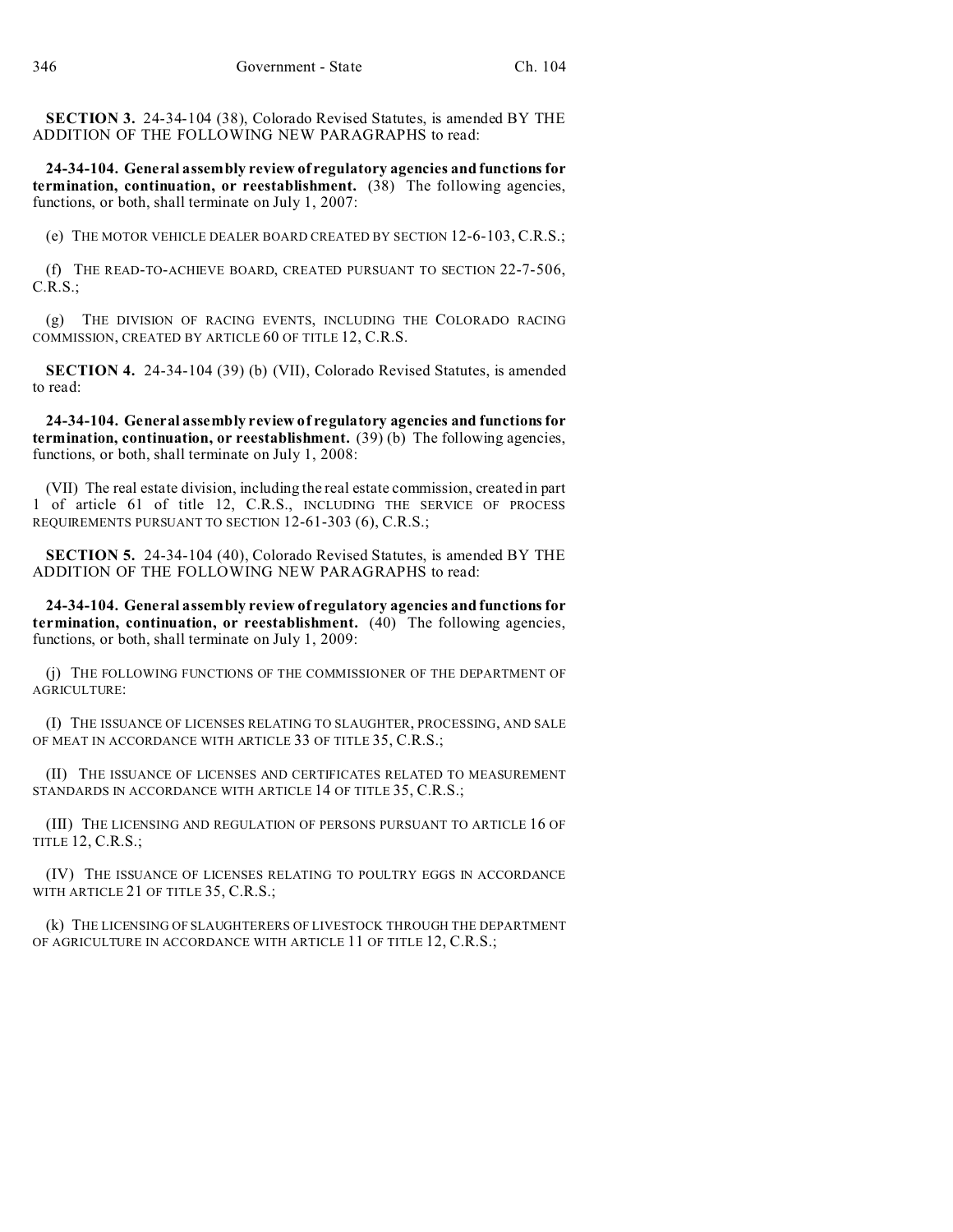(l) THE LICENSING OF PUBLIC LIVESTOCK MARKETS THROUGH THE STATE BOARD OF STOCK INSPECTION COMMISSIONERS IN ACCORDANCE WITH ARTICLE 55 OF TITLE 35, C.R.S.;

(m) THE LICENSING AND REGULATION OF PSYCHIATRIC TECHNICIANS BY THE STATE BOARD OF NURSING PURSUANT TO ARTICLE 42 OF TITLE 12, C.R.S.;

(n) THE CERTIFICATION OF NURSE AIDES BY THE STATE BOARD OF NURSING IN ACCORDANCE WITH ARTICLE 38.1 OF TITLE 12, C.R.S.

**SECTION 6. Repeal.** 24-34-104 (38) (a), (39) (b) (I), (39) (b) (II), (39) (b) (III),  $(39)$  (b)  $(IV)$ ,  $(39)$  (b)  $(V)$ ,  $(39)$  (b)  $(X)$ ,  $(41)$   $(a)$ ,  $(41)$   $(c)$ ,  $(41)$   $(i)$ ,  $(41)$   $(k)$ , and (41) (o), Colorado Revised Statutes, are repealed as follows:

**24-34-104. General assembly review of regulatory agencies and functions for termination, continuation, or reestablishment.** (38) The following agencies, functions, or both, shall terminate on July 1, 2007:

(a) The compliance advisory panel to the air pollution control division in the department of public health and environment created in section 25-7-109.2, C.R.S.;

(39) (b) The following agencies, functions, or both, shall terminate on July 1, 2008:

(I) The utility consumers' board, created in article 6.5 of title 40, C.R.S.;

(II) The office of consumer counsel, created in article 6.5 of title 40, C.R.S.;

(III) The state board of examiners of architects, created by article 4 of title 12, C.R.S.;

(IV) The motor vehicle dealer board created by section 12-6-103, C.R.S.;

(V) The division of racing events, including the Colorado racing commission, created by article 60 of title 12, C.R.S.;

(X) The read-to-achieve board, created pursuant to section  $22$ -7-506, C.R.S.;

(41) The following agencies, functions, or both, shall terminate on July 1, 2010:

(a) The following functions of the commissioner of the department of agriculture:

(I) The issuance of licenses relating to slaughter, processing, and sale of meat in accordance with article 33 of title 35, C.R.S.;

(II) The issuance of licenses and certificates related to measurement standards in accordance with article 14 of title 35, C.R.S.;

(III) The licensing and regulation of persons pursuant to article 16 of title 12, C.R.S.;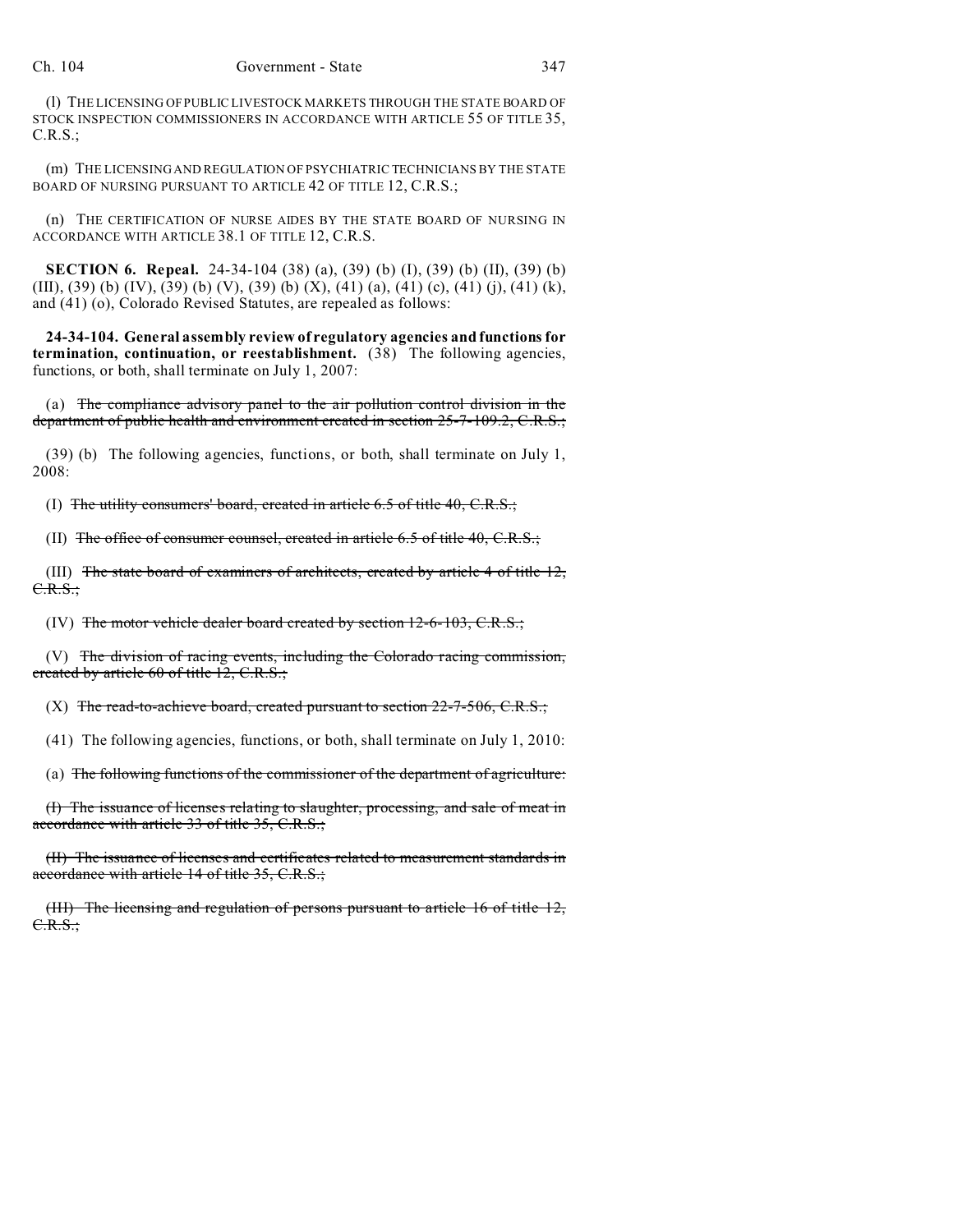(IV) The issuance of licenses relating to poultry eggs in accordance with article 21 of title 35, C.R.S.;

(c) The licensing and regulation of psychiatric technicians by the state board of nursing pursuant to article 42 of title 12, C.R.S.;

(j) The licensing of slaughterers of livestock through the department of agriculture in accordance with article 11 of title 12, C.R.S.;

(k) The licensing of public livestock markets through the state board of stock inspection commissioners in accordance with article 55 of title 35, C.R.S.;

(o) The certification of nurse aides by the state board of nursing in accordance with article 38.1 of title 12, C.R.S.;

**SECTION 7.** 12-4-103 (2) (b), Colorado Revised Statutes, is amended to read:

**12-4-103. State board of examiners of architects - subject to termination repeal of article.** (2) (b) This article is repealed, effective July 1, 2008 2006.

**SECTION 8.** 12-6-124, Colorado Revised Statutes, is amended to read:

**12-6-124. Repeal of article.** This article is repealed, effective July 1, 2013 2007. Prior to such repeal, the motor vehicle dealer board and the functions of the executive director, including licensing, shall be reviewed as provided for in section 24-34-104, C.R.S.

**SECTION 9.** 12-11-114, Colorado Revised Statutes, is amended to read:

**12-11-114. Repeal of functions.** The licensing functions of the department of agriculture as set forth in this article are repealed, effective July 1, 2010 2009. Prior to such termination, the licensing functions shall be reviewed as provided for in section 24-34-104, C.R.S.

**SECTION 10.** 12-38.1-120, Colorado Revised Statutes, is amended to read:

**12-38.1-120. Repeal of article.** This article is repealed, effective July 1, 2010 2009. Prior to such repeal, the certification functions of the state board of nursing shall be reviewed as provided for in section 24-34-104, C.R.S.

**SECTION 11.** 12-42-103 (2) (a), Colorado Revised Statutes, is amended to read:

**12-42-103. State board of nursing - repeal of article - review of licensing and regulation functions.** (2) (a) This article is repealed, effective July 1, 2010 2009.

**SECTION 12.** 12-60-901, Colorado Revised Statutes, is amended to read:

**12-60-901. Repeal of article - review of functions.** This article is repealed, effective July 1,  $\frac{2008}{2007}$ . Prior to such repeal, the division and its functions shall be reviewed as provided for in section 24-34-104, C.R.S.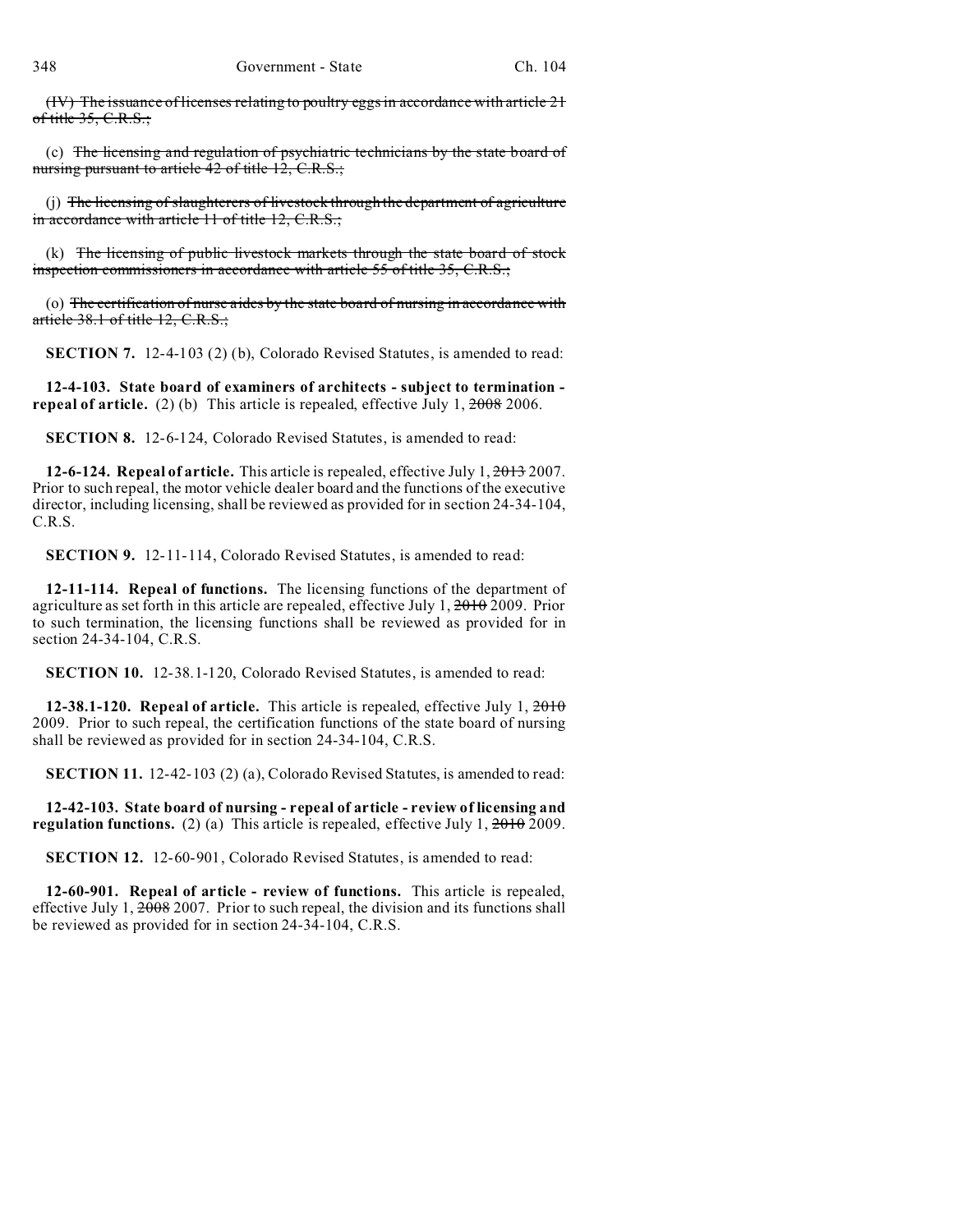**SECTION 13.** 12-61-123, Colorado Revised Statutes, is amended to read:

**12-61-123. Repeal of part.** This part 1 is repealed, effective July 1, 2008, INCLUDING THE SERVICE OF PROCESS REQUIREMENTS PURSUANT TO SECTION 12-61-303 (6). Prior to such repeal, the real estate division, including the real estate commission, shall be reviewed as provided for in section 24-34-104, C.R.S.

**SECTION 14.** 12-61-303 (6) (b), Colorado Revised Statutes, is amended to read:

**12-61-303. Simplified procedure - application for administrative order for payment from the fund - repeal.** (6) (b) (I) This subsection (6) is repealed, effective July 1, 2004 2008.

(II) PRIOR TO SUCH REPEAL, THE PROVISIONS OF THIS SUBSECTION (6) SHALL BE REVIEWED AS PROVIDED FOR IN SECTION 24-34-104, C.R.S.

**SECTION 15.** 22-7-506 (5) (a), Colorado Revised Statutes, is amended to read:

**22-7-506. Read-to-achieve grant program - board created - fund - repeal.** (5) (a) This section is repealed, effective July 1, 2008 2007.

**SECTION 16.** 25-7-109.2 (6), Colorado Revised Statutes, is amended to read:

**25-7-109.2. Small business stationary source technical and environmental compliance assistance program - repeal.** (6) The general assembly finds, determines, and declares that this section is enacted for purposes of compliance with the provisions of section 507 of the federal act. Subsections (2), (3), and (4) of this section and this subsection (6) are repealed, effective July 1,  $\frac{2007}{2005}$ . Prior to said repeal, the compliance advisory panel shall be reviewed by a legislative committee of reference, designated pursuant to section 2-3-1201, C.R.S., to conduct the review pursuant to section 24-34-104, C.R.S.

**SECTION 17.** 35-14-134, Colorado Revised Statutes, is amended to read:

**35-14-134. Repeal of sections - review of functions.** Sections 35-14-102 (3), 35-14-121 to 35-14-124.5, 35-14-127, 35-14-129, and 35-14-131 (2) (d), (2) (j), and (2) (m) are repealed, effective July 1,  $\frac{2010}{2009}$ . Prior to such repeal, the licensing and certification functions of the department shall be reviewed as provided for in section 24-34-104, C.R.S.

**SECTION 18.** 35-21-108, Colorado Revised Statutes, is amended to read:

**35-21-108. Repeal of sections - review of functions.** Sections 35-21-104 and  $35-21-107$  (2) are repealed, effective July 1,  $2010-2009$ . Prior to such repeal, the licensing functions of the department shall be reviewed as provided for in section 24-34-104, C.R.S.

**SECTION 19.** 35-33-407, Colorado Revised Statutes, is amended to read:

**35-33-407. Repeal of article.** This article is repealed, effective July 1, 2010 2009. Prior to such repeal, the licensing functions of the department shall be